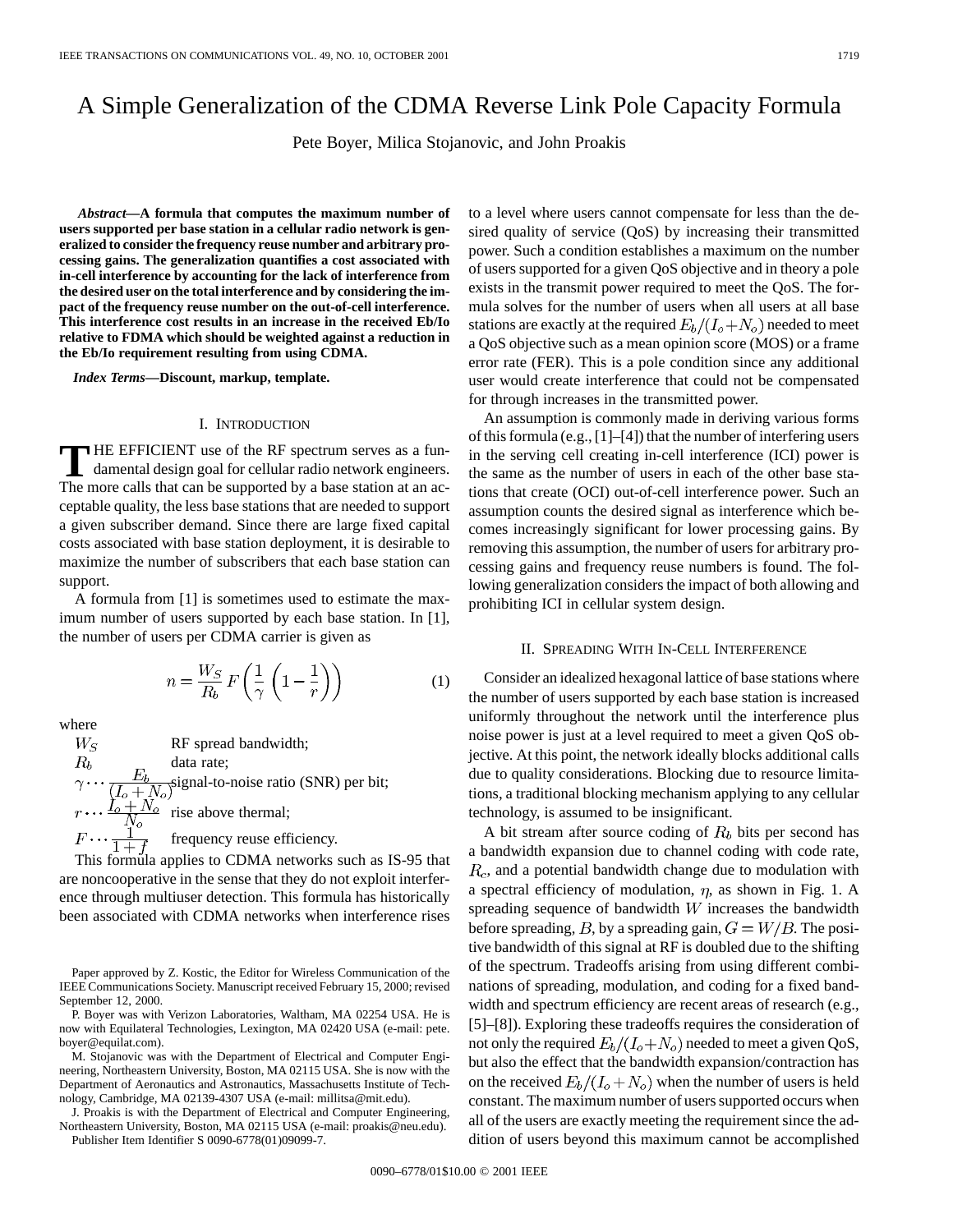Fig. 1. System diagram and signal bandwidths for a generic communications link in a cellular network that employs direct sequence spread spectrum.

without degrading the received  $E_b/(I_o+N_o)$  and correspondingly the QoS.

The total number of users,  $n_T$ , in a given available bandwidth at each base station is

$$
n_T = \frac{W_A}{K W_S} n \tag{2}
$$

where

- number of users supported for each carrier at a base  $\boldsymbol{n}$ station;
- $W_A$ available bandwidth to the cellular operator;
- $\boldsymbol{K}$ frequency reuse number (or cluster size).

The number of users per carrier can be found by directly writing the carrier-to-(interference plus noise) power ratio of each user assuming that the interference is ideally spread and despread as

$$
\Gamma \cdots \frac{\text{Carrier Power}}{\text{ICI} + \text{OCI} + \text{Noise Power}} = \frac{C}{\frac{C(n-1)d}{G} + \frac{nfCd}{G} + N}
$$
(3)

where

- $\overline{C}$ received carrier power of each user;
- $\,N$ noise power in the despread signal bandwidth  $(N_oB)$ ;

 $\boldsymbol{f}$ total interference from one out-of-cell user in all of the other cells normalized to the carrier power;

 $\overline{G}$ spreading gain;

 $\boldsymbol{d}$ reduction in interference due to the voice duty cycle.

The processing gain,  $G_p$ , defined by  $W_S/R_b$  can differ from the amount of bandwidth expansion resulting from direct sequence spreading, and thus arises the need for a spreading gain term. Also, reverse link (mobile to base station) values for  $f$ with power control can be found for  $K = 1$  in [9]–[17] and for  $K > 1$  in [16] and [17].

Equation (3) can be written in terms of  $E_b/(I_o + N_o)$  by noting the carrier power in the numerator is  $E_b R_b$  and the total interference plus noise power in the despread bandwidth in the denominator is  $(I_o + N_o)B$ . Utilizing the bandwidth relationship in Fig. 1 for  $(R_b/B) = \eta R_c$  gives

$$
\gamma \cdots \frac{E_b}{I_o + N_o} = \frac{1}{\frac{n - 1 + nf\eta R_c d}{G} + \frac{N_o}{E_b}}.
$$
 (4)

Solving for  $n$  in (4) and substituting it into (2) gives

$$
n_T = \frac{W_A GF}{\eta R_c KW_S d} \left( \frac{1}{\gamma} \left( 1 - \frac{1}{r} \right) + \frac{d\eta R_c}{G} \right). \tag{5}
$$

When  $(n - 1)$  in the denominator of (3) is replaced by n, the second term in (5) goes away and (5) reduces to forms in [1], [3], and [4] with  $W_A = W_S$ ,  $G = W_s/R_b$ ,  $\eta = 1$ ,  $R_c = 1$  and  $K=1$ .

The rise above thermal is sometimes used to measure reverse link load [4] with respect to the total number of users at a pole in the carrier power when considering reverse link QoS with power control. The pole capacity is the interference limited form of (5) since at the pole, the  $E_b/N_o$  goes to infinity with the power. The pole can be seen by equating (4) with the required  $E_b/(I_o+N_o)$ needed to meet the QoS objective,  $\gamma_{\text{req}}$ , and solving for  $E_b/N_o$ as

$$
\frac{E_b}{N_o} = \frac{1}{\frac{1}{\gamma_{\text{req}}} - \frac{(n-1+n f)\eta R_c d}{G}}.\tag{6}
$$

As the number of users per base station per carrier produces interference that approaches the requirement, the received energy per bit goes to infinity. Setting the denominator of (6) equal to zero, solving for  $n$ , and using (2) gives the interference limited form of (5). Note that (5) includes no assumptions about power control or access technique. It simply computes the number of users supported as a function of the received  $E_b/(I_o + N_o)$ . The interference limited form of (5) happens to also be the pole capacity since at the pole capacity noise becomes insignificant.

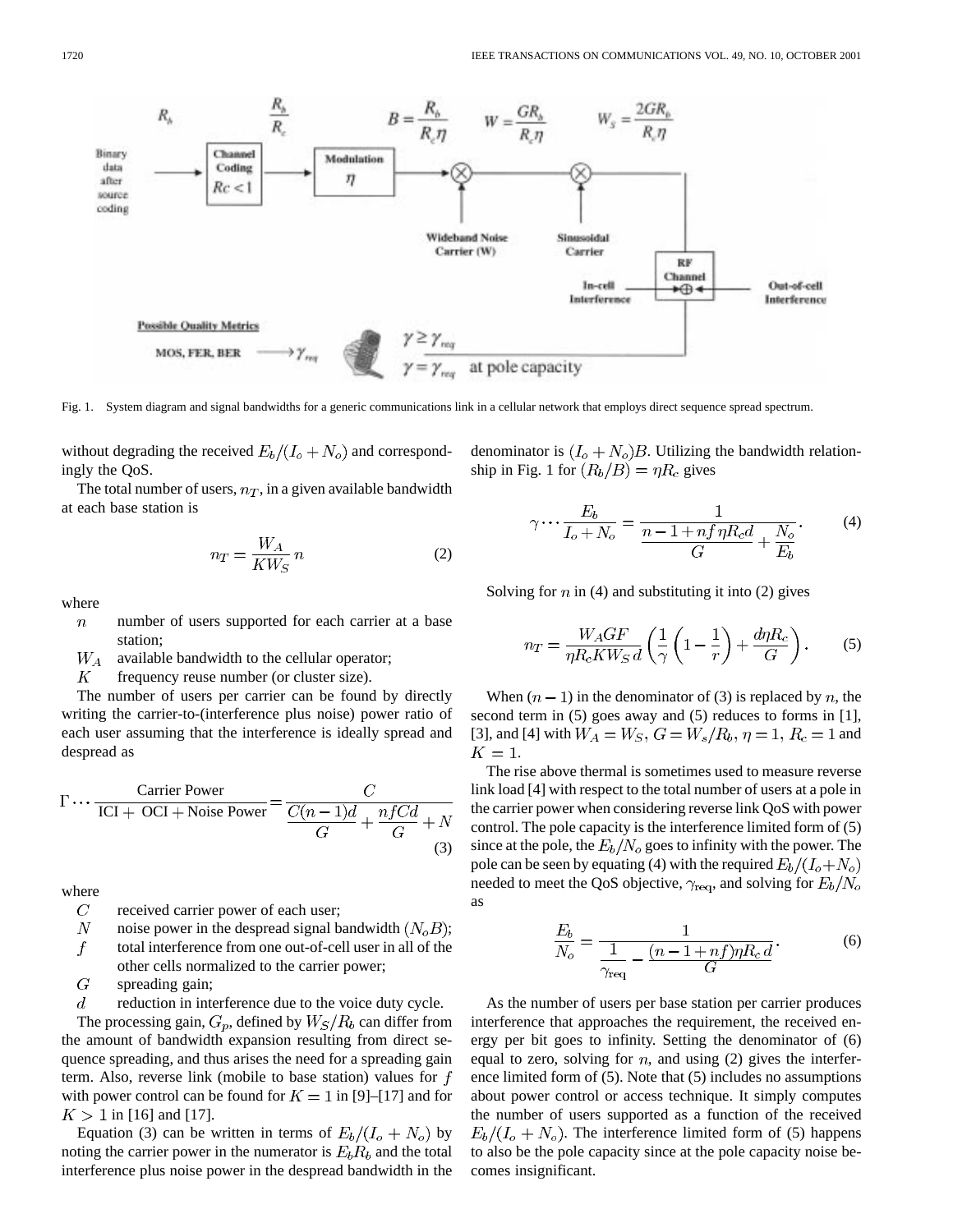

received Eb/Io (dB)

Fig. 2. Maximum number of users supported versus received  $E_b/I_o$  for the generalized pole capacity formula.

## III. SPREADING WITHOUT IN-CELL INTERFERENCE

The following equation is a lower limit on (2) by considering only a single user per carrier in each base station as:

$$
n_T = \frac{W_A}{KW_S} = \frac{W_A \eta R_c}{K2GR_b}.\tag{7}
$$

This is an FDMA limiting case when there is no reuse of the same channel within a base station. When  $W_s = 2B$ , the spreading gain is unity and this lower limit is conventional cellular FDMA with a frequency reuse number of  $K$ . For nonunity spreading gains,  $E_b/(I_o + N_o)$  can be increased at the cost of a reduction in the number of users supported by increasing the spreading gain. The spreading gain from (4) when  $n = 1$  is

$$
G_{\text{FDMA}} = \frac{r\gamma R_c \eta d}{(r-1)} f > 1.
$$
 (8)

Substituting (8) into (7) gives the total number of users supported when spread spectrum is used with FDMA and a frequency reuse strategy prohibiting ICI as

$$
n_T = \frac{1}{\gamma} \left( 1 - \frac{1}{r} \right) \frac{W_A}{2Kf dR_b}.
$$
 (9)

At this limit, a value for  $f$  may require a different calculation than with CDMA. The OCI will be due to a smaller number of users making the interference that is averaged throughout a cell less indicative of the actual interference. Additionally, a soft handover solution may become difficult to achieve or infeasible. Various studies have computed  $f$  under a variety of conditions in [9]–[17] with primary considerations being factors such as shadowing margin, path loss slope, and the number of base stations in soft handover. Representative values for  $f$  are chosen for the purpose of illustration.

The interference limited forms of (5) and (9) are plotted in Fig. 2 for two frequency reuse numbers with  $f = 0.74$  for  $K =$ 1 using the mean value from [9] and a value of  $f = 0.148$  for  $K = 3$  from [17]. A value of 0.4 for the voice duty cycle is from [3]. The spreading gain, code rate, and the spectrum efficiency of modulation match that of IS-95 reverse link traffic channels excluding orthogonal modulation. The available spectrum considered is that of an 800-MHz cellular operator deploying nine CDMA carriers. The plot shows that ICI degrades the  $E_b/I_o$  for CDMA. A hypothetical FDMA system with spread spectrum and no ICI is plotted until the FDMA spreading gain is unity giving conventional FDMA at two points that correspond to the two frequency reuse numbers. For an  $E_b/I_o$  requirement of 7 dB, roughly 200 users are shown for CDMA with  $K = 1$ . This is in contrast to roughly 360 users for the nine carriers using [3]. The difference is that the spreading gain used here is less than the processing gain used by [3]. Since the value of  $f$  is the same for FDMA and CDMA for each reuse number, the figure shows a roughly 4-dB cost associated with the ICI relative to using FDMA with  $K = 1$ . The figure also indicates that there would be a loss in  $E_b/I_o$  or a reduction in users if a channel assignment for a reuse number of 3 were used to reduce the OCI for CDMA. For high  $E_b/I_o$  design objectives, the figure shows